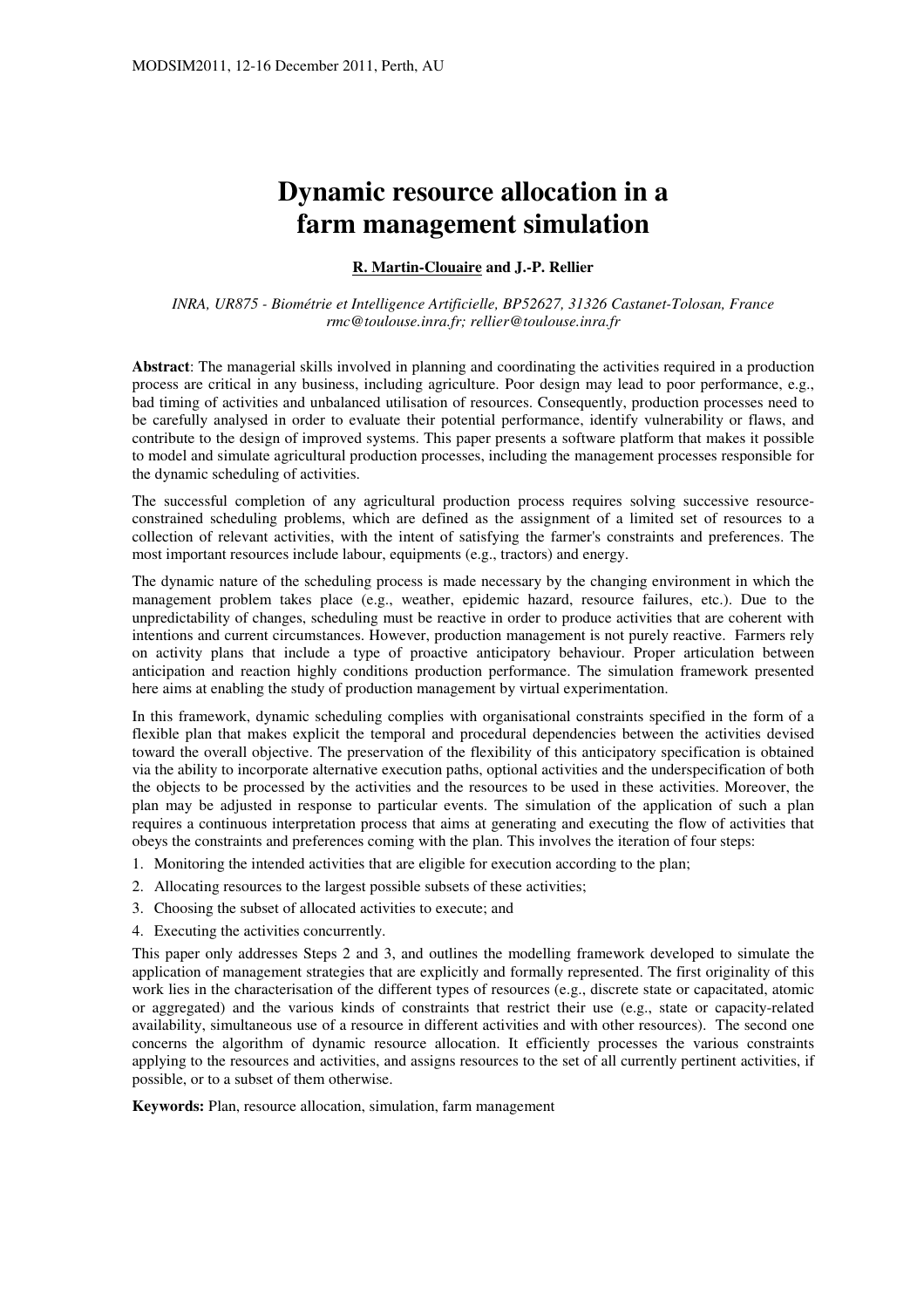## **1. INTRODUCTION**

The world we live in is changing at a very rapid pace. If agricultural production is to remain viable, it must adopt appropriate practices and adapt to new constraints and criteria concerning climate change, environmental quality, working conditions, energy prices and market demand. Agricultural production processes generally involve a number of coherently organised activities that are undertaken by a farmer to achieve his goals. Production management deals with how farmers combine land, water, machinery, structures, commercial inputs, labour and management skills to produce crop and livestock commodities, as well as other services. Good management principles are critical to maintain or increase profitability and to improve the sustainability of the production system. An inadequate design of the production processes may lead to poor performance, e.g., bad timing of activities, inefficient utilisation of resources or frequent failure to achieve goals. Consequently, agricultural production systems require enhanced analysis instruments that make it possible to represent their behaviour in different scenarios, and to identify possible flaws, vulnerability and performance before they are actually built. Such capabilities are extremely useful to understand and improve production systems and to adapt them to new conditions.

Simulation is widely used as a tool for analysing complex systems (Yilmaz and Ören 2009), but most studies focus on the abstract steady-state situation rather than realistic cases and the resolution of operational decision-making problems. In agriculture, simulation has essentially been used to study biophysical performance in response to climatic conditions and management rules that implement unconstrained management logic (McCown *et al*. 1996). Modelling and analysing resource management in production processes is either restricted to a single resource (e.g., irrigation water) or not addressed at all in spite of its high practical importance (Dillon 1980). Indeed, since resources are limited in supply, their efficient allocation to competing activities can have a major impact on production system performance.

This paper presents the DIESE modelling and simulation platform (Martin-Clouaire and Rellier 2009), developed to support the investigation of management processes in agricultural production systems. Section 2 introduces the main concepts used to represent the declarative knowledge about the farmer's production logic in the form of a flexible activity plan and their resource requirements (see Martin-Clouaire and Rellier (2011) for full details). Section 3 is devoted, first, to the representation of resources and the constraints involving their use and, second, to the algorithm responsible for allocating resources to the activities when their execution becomes relevant. Pointers to applications of DIESE to particular agricultural production systems are provided in the last section.

#### **2. PLAN-BASED PRODUCTION LOGIC**

In order to scientifically study a production process, it is necessary to build a sufficiently precise and rigorous model of the activities involved in this process and the constraints that constitute the farmer's production logic, in particular, the coordination dependencies between them. The commitment to understand how things work from a farmer's point of view is fundamental to our approach. To be effective, the production process must be described through constructs and language that are intelligible and conceptually close to those actually used in an agricultural setting. The basic unit of analysis in our approach is 'work activity', which is a common high-level concept in production and business process management (van der Aalst and van Hee 2002). This 'work activity' is an intentional commitment motivated by the production management requirements necessary to achieve an overall objective. It is contextual in the sense that it is time-related (i.e., refers to a date, a period, or notions of duration), and actual circumstances may condition its relevance and greatly affect the way the intended objective is achieved. Activities usually involve the use of resources (e.g., equipment, labour). Whenever a combination of activities must be undertaken with a view to achieving a preconceived result, a plan is needed to express how those composite activities should be coordinated. A work plan is the result of reflection on prior experiences and the anticipation of particular goals and probable occurrences of important events. Because of this, plans are not rigid in the sense of a definite and precise specification of the execution steps. Plans guide the flow of work to be done in a responsive manner and can be adapted to different circumstances.

In its simplest form, a 'work activity', which we will refer to here as a primitive activity, denotes something to be done to a particular biophysical object or location (e.g., a herd batch or building) by an executor (e.g., a worker, a robot, or a combination of both of them). Every activity has a status e.g., *sleeping*, *waiting*, *open*, *closed* and *cancelled*. A primitive activity is characterised by local opening and closing conditions, defined by time windows and/or predicates (Boolean functions) that refer to the biophysical states or indicators. An indicator is a piece of knowledge or information contextually invoked, assembled or structured to substan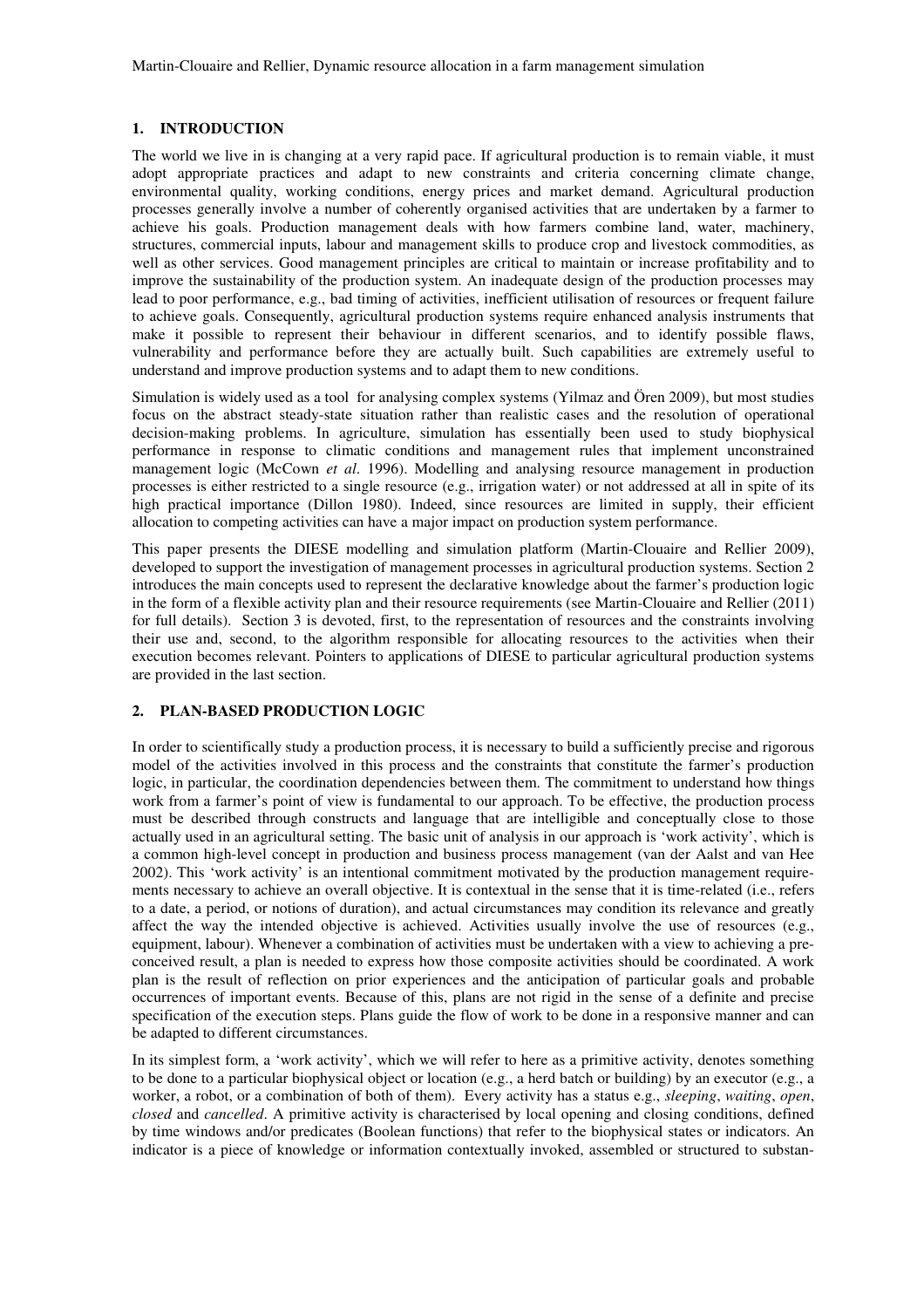tiate a decision-making step, e.g., estimate of the amount of remaining forage on a field to determine whether or not to withdraw the herd from it. The opening and closing conditions are used to determine which activities are eligible (according to the manager's intention) for execution at any given moment. They play a key role in defining the timing flexibility.

The "something-to-be-done" component of a primitive activity is an intentional transformation referred to as an operation (e.g., fertilisation). The progressive changes to the biophysical system as the operation is carried out constitute a functional attribute of the operation. These changes take place over a period of time by means of a process that increases the degree of achievement of the operation until it is completed. An operation is said to be instantaneous if its degree of achievement goes from 0 to 1 in a single atomic time unit (the smallest time interval defined by the modeller, e.g., typically, in hours or days). Otherwise, the operation is durative, which implies that its execution might be interrupted. An operation may require resources such as a sickle bar mower and a tractor in the case of cutting. In addition, the execution of an operation is constrained by feasibility conditions related to the biophysical state. Objects on which an operation is carried out can be individual objects, e.g., a field or a set of fields, or objects with numerical descriptors, e.g., an area. Speed is defined as a quantity, e.g., the number of items or the area that can be processed in a unit of time. The duration of the operation is the ratio of the total quantity to the speed. In order for the effect to be achieved, the operation must satisfy certain enabling conditions that refer to the current state of the biophysical system. For example, the field to be processed should not be too muddy, muddy being expressed as a function of some state variables. The ability to reap the benefits of organisational and timing flexibility depends on execution competence determined by the resources involved (both operation resources and the executor). Careful representation of the resources and their availability might therefore be essential to arrive at a proper understanding of the situation under study. Because their availability is discontinuous over time (e.g., the working hours of employees are limited within a day), the execution of any activity may be interrupted and resumed as soon as possible or not, depending on whether the decision-maker decides to enforce the earliest continuation or not of this activity.

Activities can be further constrained by using programming constructs that enable specification of temporal ordering, iteration, aggregation and optional execution. In doing this, we build non-primitive (i.e., aggregated) activities with names such as *before*, *iterate* and *optional*. Other constructs are used to specify the choice of one activity from among several using an '*or*'-based statement, grouping of activities with the '*and*'-based statement and concurrency of execution between some of them using constructs such as *co-start*, *equal*, *include* and *overlap*. Non-primitive activities also have status and can, therefore, also be given opening and closing conditions. In addition, they might involve temporal properties such as a delay between two activities in a *before* activity or a delay in an *iteration* activity between the closing of an iterated activity and the opening of the next one. The semantics of each class of non-primitive activity is defined by a set of procedural attributes that convey the principles governing its change in status. Every non-primitive activity has a relational property that makes a link to the set of the other activities directly involved in it or constrained by it. All the activities are connected; the only one that does not have a higher-level activity is the plan itself, which has the status *waiting* at the beginning of a simulation.

The model designer typically begins by capturing the nominal management behaviour, that is, the behaviour under idealistic circumstances, in other words, how the activities and resources should be coordinated when everything is going well. This can be modelled as a collection of primitive activities involving different actors and tools, with some that occur in parallel and others sequentially, some with earliest and latest times to be completed and some that risk conflicts and contentions that will have to be resolved at some point. Once the nominal behaviour has been established, the modeller should next think about what might go wrong and thus introduce flexibility into the plan by rendering optional the activities that are not absolutely necessary but that threaten the soundness of the plan, by enabling one or several branching points in the plan, or by enabling changes in the plan in response to events. Indeed, since resources are in short supply and they might be unavailable when they are needed, deadlines might not be met or the context may have evolved in an unexpected manner, and an external event might even make the plan obsolete. Therefore, in each of these cases, other management possibilities may be required beyond the nominal path.

The use of flexibility provides an essential means to cope with uncertainty. In addition to timing flexibility and state-dependent opening and closing of its activities, a plan is made flexible by the use of patterns that enable optional execution, choice between candidate activities and adjustable iteration of activities. Implementing such a plan involves context-dependent decisions to determine: (1) whether an optional activity should be executed; (2) whether an iteration of activity should continue; and (3) which alternative activity should be chosen. Finally another source of flexibility supported by our management plan representation is obtained through the abstract specification of the entities to be processed by an operation. The entities are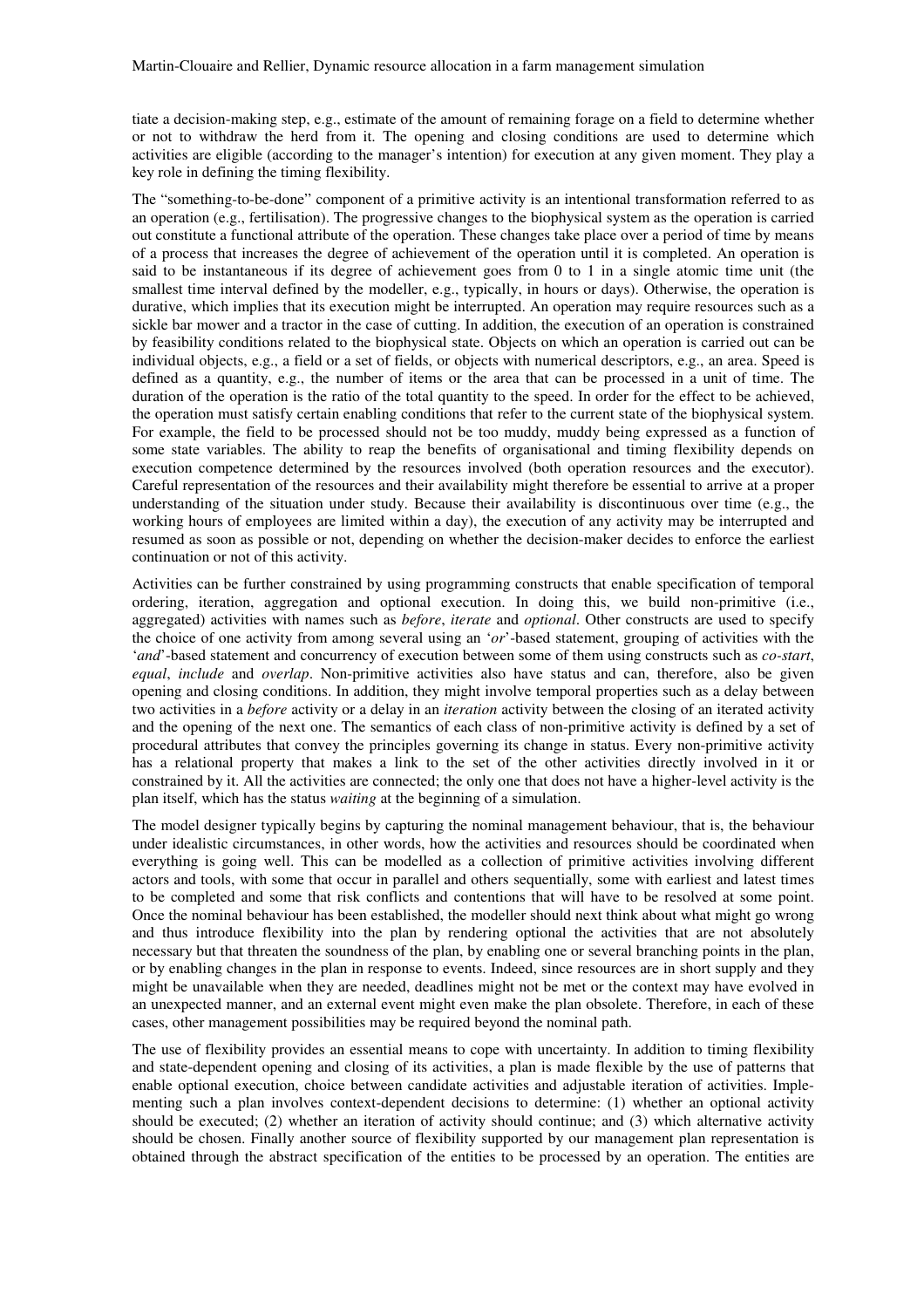defined in intension, that is, by rules that enable on-the-fly generation of the set of them that satisfy the rules, e.g., the 'set of fields' to be ploughed that are specified by a time frame (number of years since they were last ploughed). Any operation to be performed on a set of entities can be done in three ways, depending on the resources allotted. If, for instance, the execution of the operation on any entity requires one unit of equipment and one unit of labour, the work may be treated as a single activity that consists in successively applying the operation to all the entities of the set using the same resources or, alternatively, as a set of similar activities applying each to a single entity with possibly different resources. In the latter case the activities may be sequentially executed using the required resources that are available at execution time, or, alternatively, a concurrent execution may take place in which as many activities are scheduled as are made possible by the availability of resources (i.e., in this case, pairs of an equipment unit and a labour unit). In such a case, this fragment of the plan is specified at design time using a placeholder activity to be expanded at runtime into a sequence of primitive activities (using a *meet* type of activity) or a conjunction of these activities (using an *and* type of activity), depending on the manager's intention. In addition to the flexibility provided by the late binding, the ability to group activities to be performed on a set of entities is a quite useful and common organisational practice in production management.

Notwithstanding the flexibility of activities and the flexibility of resource assignment (see next section), it may be necessary to adapt the plan when particular circumstances occur. Indeed, a nominal plan conveys the rough course of intended steps to go through under normal circumstances. The specification of when and what changes should be made to a nominal plan is referred to as a conditional adjustment. The trigger for a conditional adjustment is either a calendar condition that becomes true when a specific date is reached, or a state-related condition that becomes true when the current circumstances match this condition. The adjustment can be any change to the nominal plan such as the deletion or insertion of activities. It can also affect the resources used in some activities. A conditional adjustment can also actually specify a change to be made to conditional adjustments themselves. By this means, the management can be reactive and thus cope with unexpected fluctuations of the external environment (e.g., drought) and various contingencies.

The change in status of each activity (primitive or non-primitive) of the plan is governed by a specific state transition that defines its semantics for each type of activity (Martin-Clouaire and Rellier 2011). The advance of time and the evolution of the production system (the biophysical system, in particular) may render the opening and closing conditions of activities true. The status of the activities is updated by a process that reacts to events scheduled to occur at any examination time specified by the manager (typically, at discontinuity points induced by a new day or a new week) or upon the termination of an operation. For each activity the updating process essentially checks that the opening or closing conditions can be satisfied and that the constraints linking this activity to others would be satisfied if the change proceeded. When applied to the plan (initially set to *waiting*), this method causes a recursive examination of all the activities that are *waiting* or *open*. Any activity whose change in status is validated is updated, and the change is immediately propagated to the connected activities. The particular activities that are placeholders are expanded in function of the expansion of the set of entities to be operated.

## **3. RESOURCES AND ALLOCATION**

## **3.1. Resource types and usage constraints**

The ability to reap the benefits of organisational and timing flexibility depends on execution competence determined by the resources involved (both operation resources and the executor). Careful representation of the resources and their availability might therefore be essential to obtain a proper understanding of the situation under study and the possibilities of improvement. Basically, a resource is an entity that supports or enables the execution of activities. Typically, the activity executors, the machinery involved and the various inputs (seeds, fertiliser, water, fuel) are resources. Resources are generally in finite supply and have a significant influence on when and how activities may be executed. The availability of a resource is restricted by availability constraints that specify the conditions under which their use or consumption is allowed. The constraints are temporal (statically or dynamically established time windows of availability), capacity-related (the amount available) or state-related. The temporal constraints related to the availability of executors might be flexible: the length of a working day can vary slightly and be opportunistically changed from one day to the other if needed, but the cumulated working time over a year must comply with strict conditions. Any resource can be possibly constrained with respect to the maximum number of operations simultaneously supported and the maximum number of resources of other types that can be simultaneously used.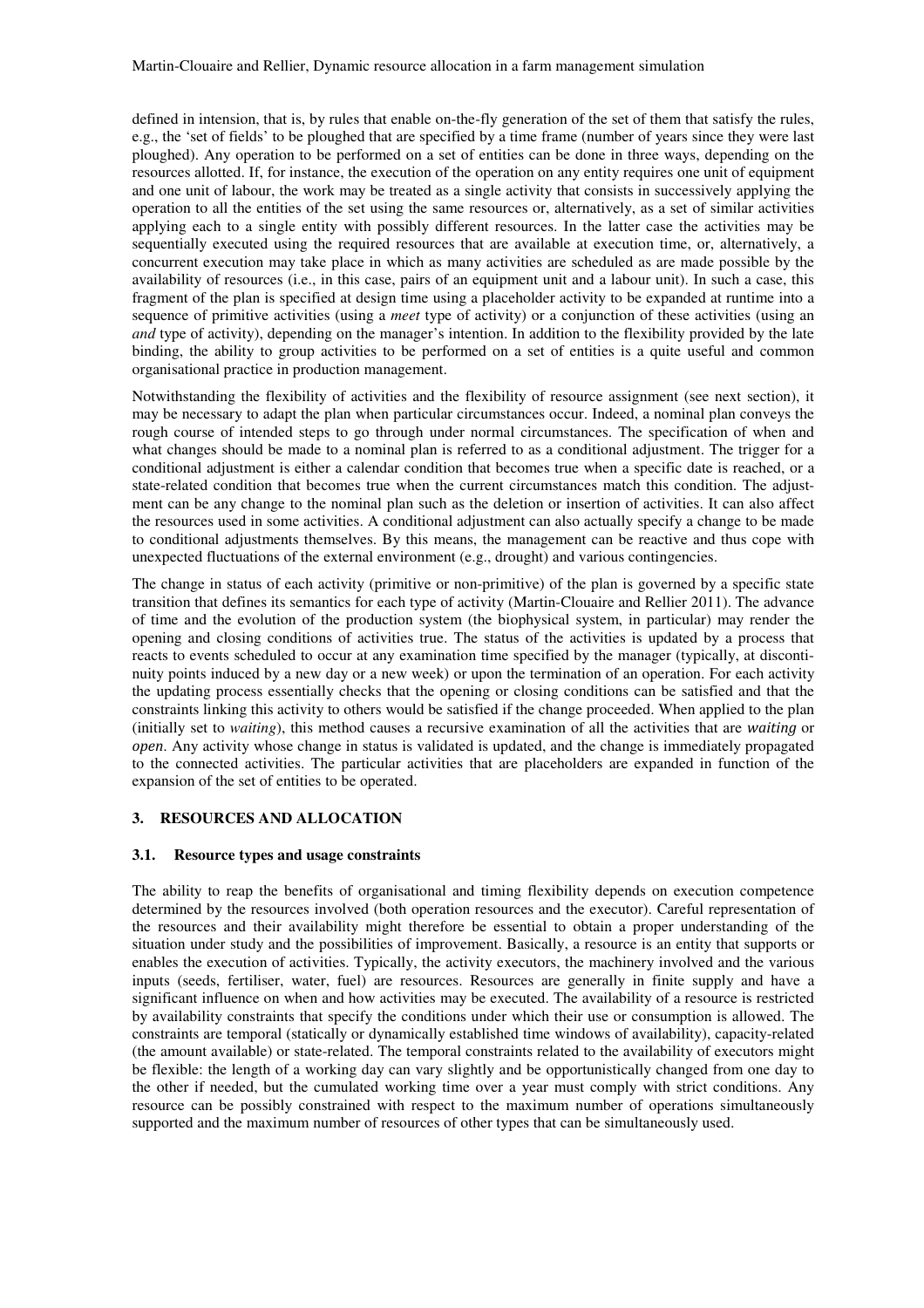There are many types of resources that must be dealt with (Smith and Becker 1997). A resource can be either consumable (usable only once) or reusable after it has been released. It can be a discrete-state resource such as an equipment (whose availability is a function of possible values taken by a discrete variable) or a capacity resource such as diesel fuel (whose availability is characterised by a vector of numerical values that express a multi-dimensional capacity). We distinguish between single resources and aggregate resources, which are collections of resources.

In a primitive activity, the resource role is played by the operated object, the operation resources and the executor. An operated object is a discrete-state resource that is a part of the biophysical system (an entity or a set of entities of the biophysical system). It is characterised by its ability to be transformed by several operations simultaneously. It may allow several resources to be simultaneously involved in transformations, and several executors to carry out certain transformations simultaneously*.* 

An operation resource is also characterised by its ability to be used simultaneously for several objects acted upon in the biophysical system, to be involved simultaneously in several operations, and to be used simultaneously by several executors.

An executor is a discrete-state resource that is either an individual resource (e.g., a worker) or a labour team (a set of individual workers). Another feature of an executor is its (his) work power that has an effect on the speed of the operation and on the requirement of operation resources if the latter are declared proportional to the power. The power of a team is, by default, the sum of the powers of the individual workers it comprises.

As an illustration, consider a grass cutting activity with the resource specifications shown in Table 1. The operated object specification refers to a set of spatial entities that are dynamically generated by expanding the entity set specification defining this set. Considering it as a resource is useful in the event that it is decided to disallow two simultaneous operations on any of these entities. The specification of resources associated with the operation component states that two machines are required: a mower and a tractor. The executor is a person to be selected, either from among the farmer's sons or his employees. If instances are available in each of these classes, two alternative allocations have to be considered. In this example, at the time of allocation, the procedure would provide two alternatives  ${(f1, m1, t2, s2), (f1, m1, t2, e)}$  if f1 is the only field that satisfies the request, m1 and t2 are the mower and tractor that are available, and s2 and e are the second son and the employee, respectively, that are free at that time. It might provide a set of only one collection of assignments if either one son or one employee is available. It might obviously provide no solution at all in some cases. All instances of resource of a class mentioned in the specifications (e.g., MOWER, SON) are considered equivalent unless otherwise specified, which would require considering the alternative allocations formed by each instance. In the resource specifications shown in Table 1, only one resource is required in each of the last two cases and a set in the case of the operated objects. The representation language supports the expression of richer specifications involving the requirement of a fixed number of resources of the same type or the use of the maximum number of them or even all of them.

| What is specified   | <b>Specification</b>                                                                                | <b>Instances of entities or resources</b> |
|---------------------|-----------------------------------------------------------------------------------------------------|-------------------------------------------|
| Operated objects    | "all non-grazing fields greater than 0.5 ha"                                                        | FIELD: $\{f1, f2, f3\}$                   |
| Operation resources | "one mower and one tractor"                                                                         | MOWER: $\{m1, m2\}$ TRACTOR: $\{t2\}$     |
| Executors           | "one person from among farmer's sons or his   SON: $\{s1, s2, s3\}$ EMPLOYEE: $\{e\}$<br>employees" |                                           |

Table **1.** Resource requirements in a grass cutting activity *(\*)*: Upper case letters refer to class names and lower case letters refer to existing instances of the class concerned.

The use of resources is restricted by various constraints that make resource allocation a tricky combinatorial task. In addition to availability constraints, the ontology makes it possible to specify co-usage restrictions that concern the simultaneous use of a resource in different operations and combined with other resources. These co-usage restrictions consist of a set (conjunction) of inconsistency conditions defined as cardinality limitations (i.e., number of elements allowed). The restriction referred to as *activity-inconsistency-condition* applies to an activity, whereas the one referred to as *resource-sharing-violation-condition* applies to a resource. Finally, a third type of usage restriction referred to as *activities-resources-inconsistent-commitment* is available and comprises a set of *activity-inconsistency-condition* and a set of *resource-sharing-violationcondition*. See Table 2 for an example of each. The *activity-inconsistency-condition* entity specifies that it is forbidden for any of the farmer's sons to use a tractor to cut a field. Checking this constraint amounts to making cardinality verifications relative to the number of sons and the number of tractors involved in the activity (their number should not be greater than 0 for both of them simultaneously). The *resource-sharingviolation-condition* restriction specifies that there cannot be more than one executor at any location. Again,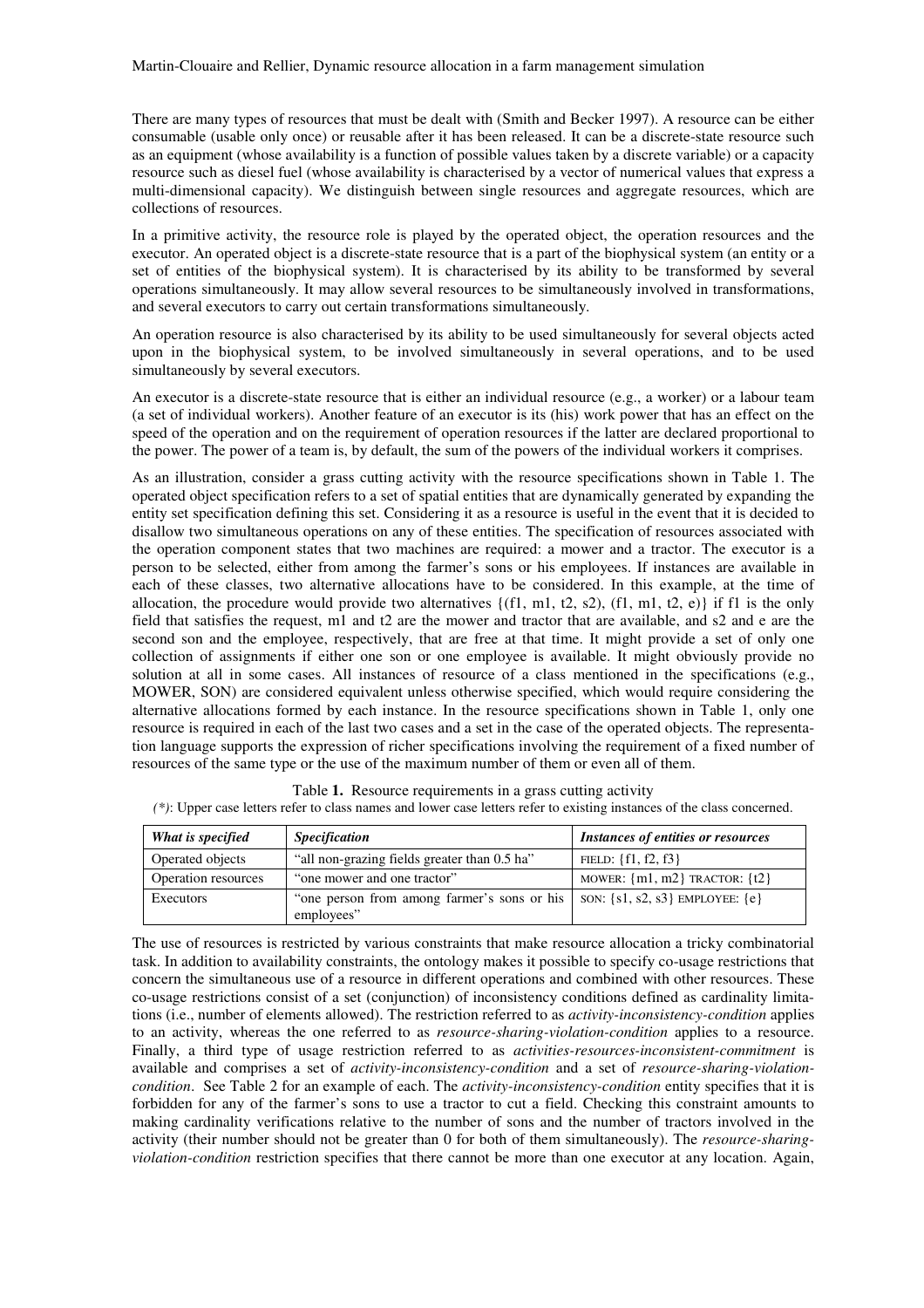checking the constraint is a matter of cardinality verification, but this time, all allocations made so far for the current activity list are considered. The *activities-resources-inconsistent-commitment* constraint means that there is an incompatibility between a grazing activity by any dairy herd and the concomitant use of any pesticide at any location.

| Type of constraint entity that is specified  | Example                                                                    |  |
|----------------------------------------------|----------------------------------------------------------------------------|--|
| activity-inconsistency-condition             | {CUTTING; $((\text{SON} > 0)(\text{TRACTOR} > 0))$ }                       |  |
| resource-sharing-violation-condition         | ${LOCATION; ((EXECUTOR > 1))}$                                             |  |
| activities-resources-inconsistent-commitment | $\{GRAZING; ((DAIRY-HERD > 0))\}$<br>$\{$ LOCATION; $(($ PESTICIDE > 0)) } |  |

Table **2.** Examples of restrictions on resource usage

#### **3.2. Resource allocation algorithm**

This subsection outlines the main ideas implemented in the process that is responsible for the allocation of resources. Assume that we have a set of three primitive activities {*a b c*} at the current time that are open and have operations that satisfy their feasibility conditions. The activities are ordered (the set is actually a list) to put in the front the activities that have been declared to be preferably resumed in the event that their execution is interrupted. An activity that involves the specification of a maximum number of units of a specific type of resource should be put at the end of the list to force its allocation to be done last. The ordering may also be done in relation to allocation priorities defined by the modeller for each activity.

The algorithm operates on a lattice of subsets of primitive activities (see Figure 1) where a link between two nodes represents the relation "is superset of".. The nodes are gone through in breadth-first order, starting from the top. In a given node, the algorithm attempts to allocate each activity in turn. It visits each resource requirement successively, obtains an instance that satisfies the requirement, and then checks the three types of co-usage constraints. It moves to another instance in the event of failure.



Figure 1. Lattice of activities

The result of a tentative allocation of resources to an activity (whether it is successful or not) is propagated in the lattice so that the search space can be significantly reduced. More specifically, the algorithm duplicates and transfers this allocation to descending nodes that have the same starting activities up to the current one (e.g., node 1 and node 2 have the same starting activities up to *b*). In the example of Figure 1, the resources allocated to activity  $a$  in node 1 can be propagated to the same activity in nodes 2, 5 and 3. If a failure is encountered in an attempt to allocate an activity in a node, the node is declared inconsistent and all descending nodes with the same starting activities (up to the current one) are also declared inconsistent. For instance, since activity *b* in node 1 cannot be allocated once activity *a* has been allocated, node 1 is declared inconsistent (no need to visit c), which causes node 2 to be declared inconsistent as well. If a node becomes fully allocated, the descending allocated nodes are marked "sub-optimal" in the sense that they are included in larger set of executable activities. Once node 3 is fully allocated in Figure 1, nodes 5 and 7 are marked sub-optimal. Note that, due to the co-usage restrictions, the set of resources allocated to an activity (e.g., *c*) in a node (e.g., node 3) at a given level may be different from the set of resources allocated to the same activity in another node (e.g., node 4) at the same level.